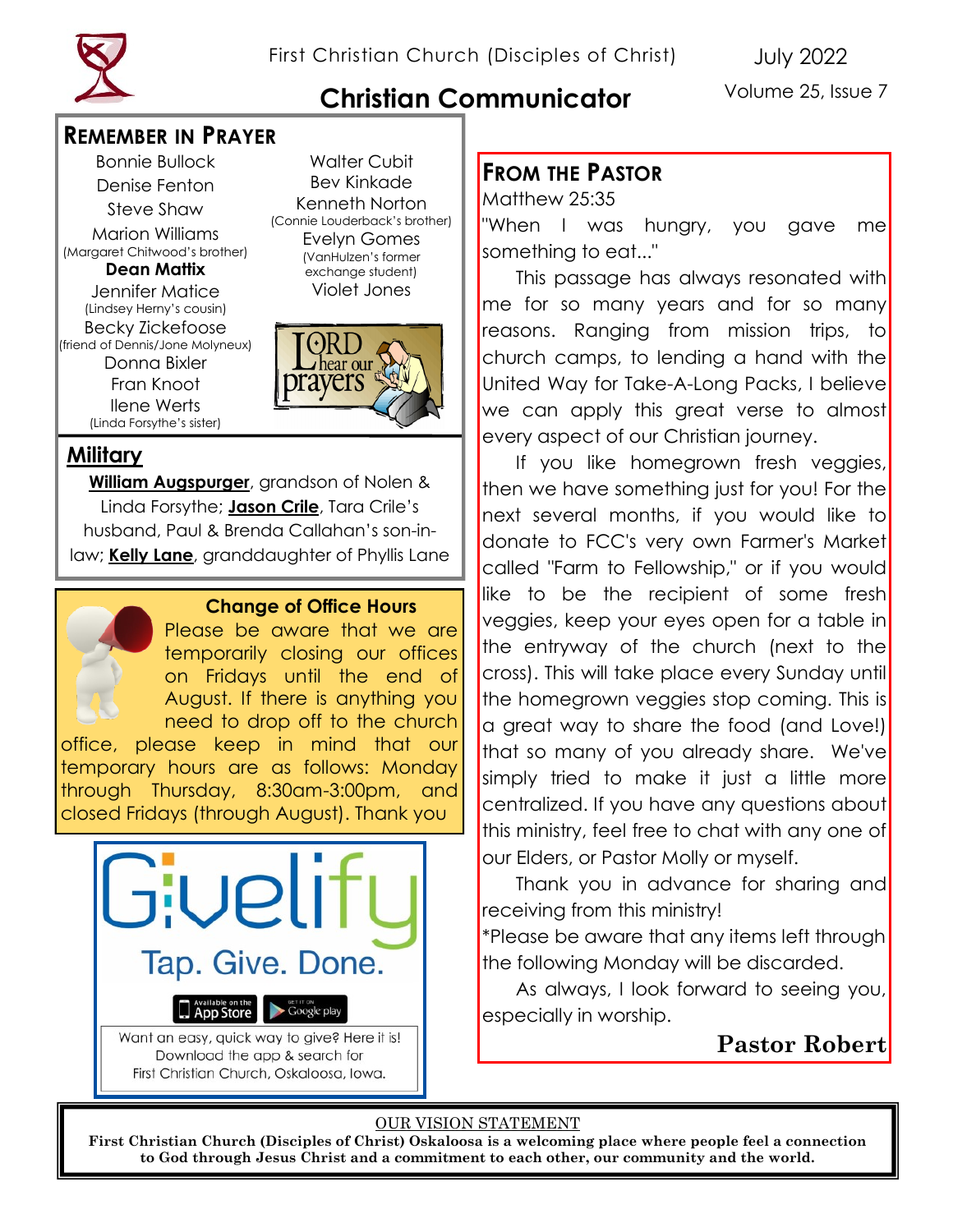# **July 2022**

#### **July 3**

9:00 am - Sunday School 10:00 am - Worship

#### **July 5**

9:00 am - Hope in the Mourning (Grief group) 1:00 pm - Men's dominoes

#### **July 7**

1:00 pm - Women's dominoes

#### **June 10**

9:00 am - Sunday School 10:00 am - Worship 7-9:00 pm - Family swim night, Edmundson

#### **July 11**

8:30 am - Quilting

### **July 12**

1:00 pm - Men's dominoes 7:00 pm - Board meeting

#### **July 14**

1:00 pm - Women's dominoes

#### **July 17**

9:00 am - Sunday School 10:00 am - Worship

#### **July 18**

8:30 am - Quilting

#### **July 19**

9:00 am - Hope in the Mourning (Grief group) 1:00 pm - Men's dominoes 6:00 pm - Elders

#### **July 21**

1:00 pm - Women's dominoes 4:00-7:00 pm - Suds of Love, Stop & Go

#### **July 24**

9:00 am - Sunday School 10:00 am - Worship

#### **July 25**

8:30 am - Quilting

# **July 26**

1:00 pm - Men's dominoes

# **July 28**

1:00 pm - Women's dominoes

#### **July 31**

9:00 am - Sunday School 10:00 am - Worship



The Church offices will be closed Monday, July 4th!

Thank You

Dear Church,

Thank you for all the prayers, rides, food and everything else.

We have the most wonderful pastors in Molly and Robert! They were there for me all the way.

> Thanks a million, Bob & Violet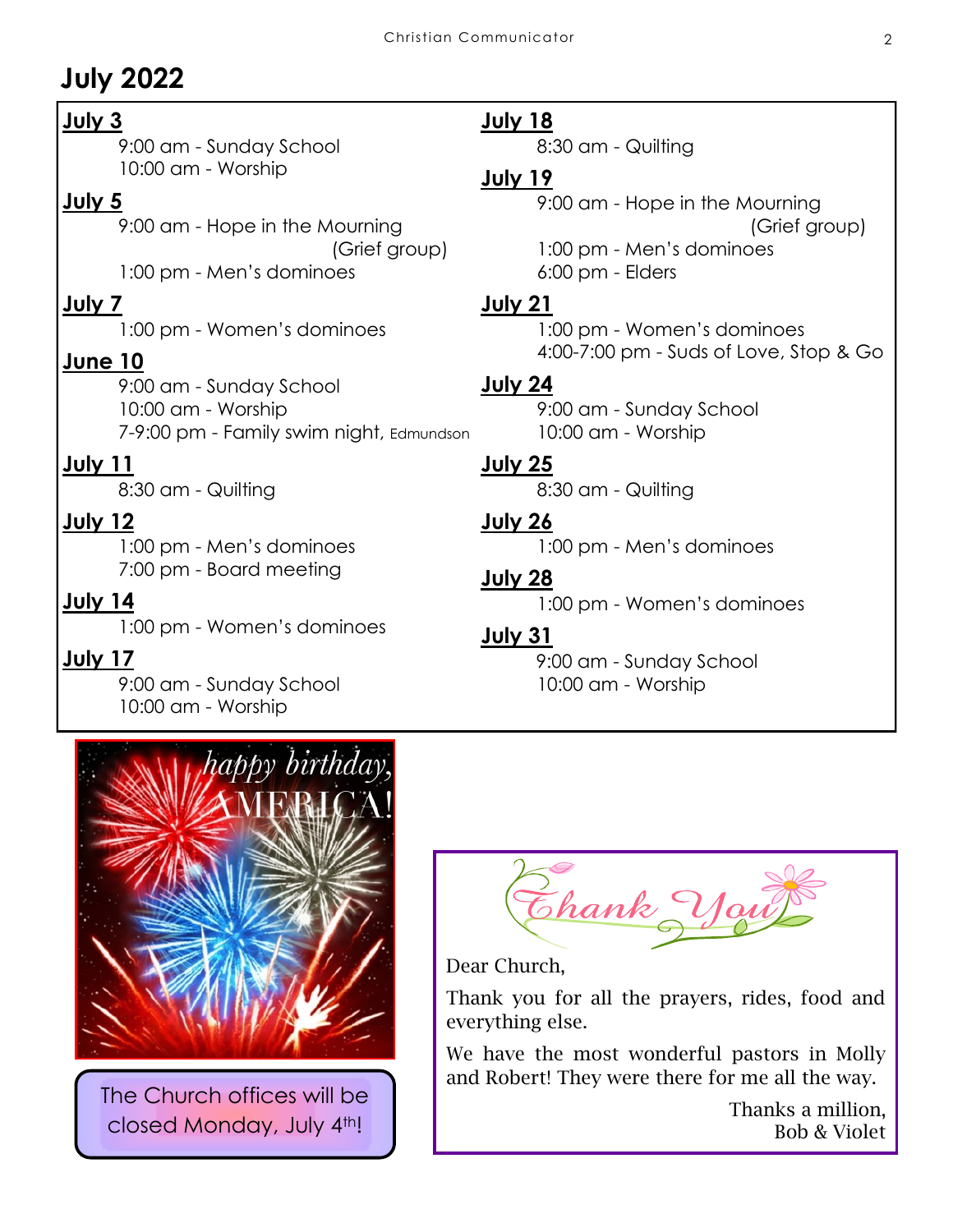### **July Birthdays**

- 1 Tom Drost Connie Clark-Louderback Amy Miller
- 2 Nick Louderback
- 3 Camryn Bowie Bob Gatton
- 4 Frances Knoot
- 5 Brenda Callahan Remi Knoot
- 6 Everil Faulkner
- 7 Bently Holdsworth Sharon Lockard Ruth Roberts Kalianna Shepard
- 8 Ray Boomershine Amanda Foster Sherrill Helm Jason Mattix
- 9 Lorelei Hostetler Doug VanRoekel
- 10 Jeff Anderson
- 11 Connor Banicky Waylon Bolibaugh Lee Jones
- 12 Jon Butler Margie Fritz Dennis Palmer
- 14 Paul Eveland Mike Slycord Jana VanHulzen

- 15 Ki-Jana DeJong Terry Norris
- 16 Hunter Holdsworth Dean Mattix
- 18 Bryan Butler Rod Hicks
- 19 Karen Keep Vincent Provenzano
- 20 Koen Martin
- 22 Tim DeJong Bruce VanderMeyden
- 24 John Wayne 26 - Bob Jones
- Diana Shadduck
- 27 Ranae Banicky Donna Bixler Joziah Zaldarriaga
- 28 Pat Miletich Katie Taylor Natalie Wayne
- 29 Janna Stewart
- 31 Bennett Foster
	- Darlene Veldhuizen



**Doug & Lisa VanRoekel** July 2, 2016

**Joel & Allison Stout** July 3, 2010

**Nick & Amber Coffey** July 7, 2012

**Brett & Amanda Doud** July 7, 2007

**Matt & Kara Denburger** July 9, 2005

> **David & Kim Gile** July 9, 1988

**Jon & Kris Butler** July 9, 1971

**Ron & Carol Knoot** July 9, 1982

**John & Donna Bixler** July 11, 1958

**Harold & Carole Comstock** July 15, 1967

**Dan & Teresa Augustine** July 20, 1984

> **Tara & Jason Crile** July 22, 1995

**Todd & Amy Miller** July 28, 1990

**BJ & Carrie Bowie** July 31, 2010

#### **Our Service Personnel**

William Augspurger 3D Intel BN Unit 356 FPO AP 96385-5606

> LTC Jason E. Crile PSC 808 Box 412 FPO AE 09618-0412 USA

Kelly Del Rio Lane NOOSM PSC 851 Box 68230 FPO AE 09834



directory would like to have an updated photo UP date taken for the church directory should speak to Kris Butler. If you have a favorite photo of your own you'd like to use, you may email it to the office ([fccosky@mahaska.org\).](mailto:fccosky@mahaska.org)

Church Anyone who

*If you have a professional photo you'd like to submit, we will need to have a signed release from the company that took them.* 

**MEN'S MINISTRY**

Join us every Tuesday at 1 pm in the Fellowship Hall for Men's Dominoes.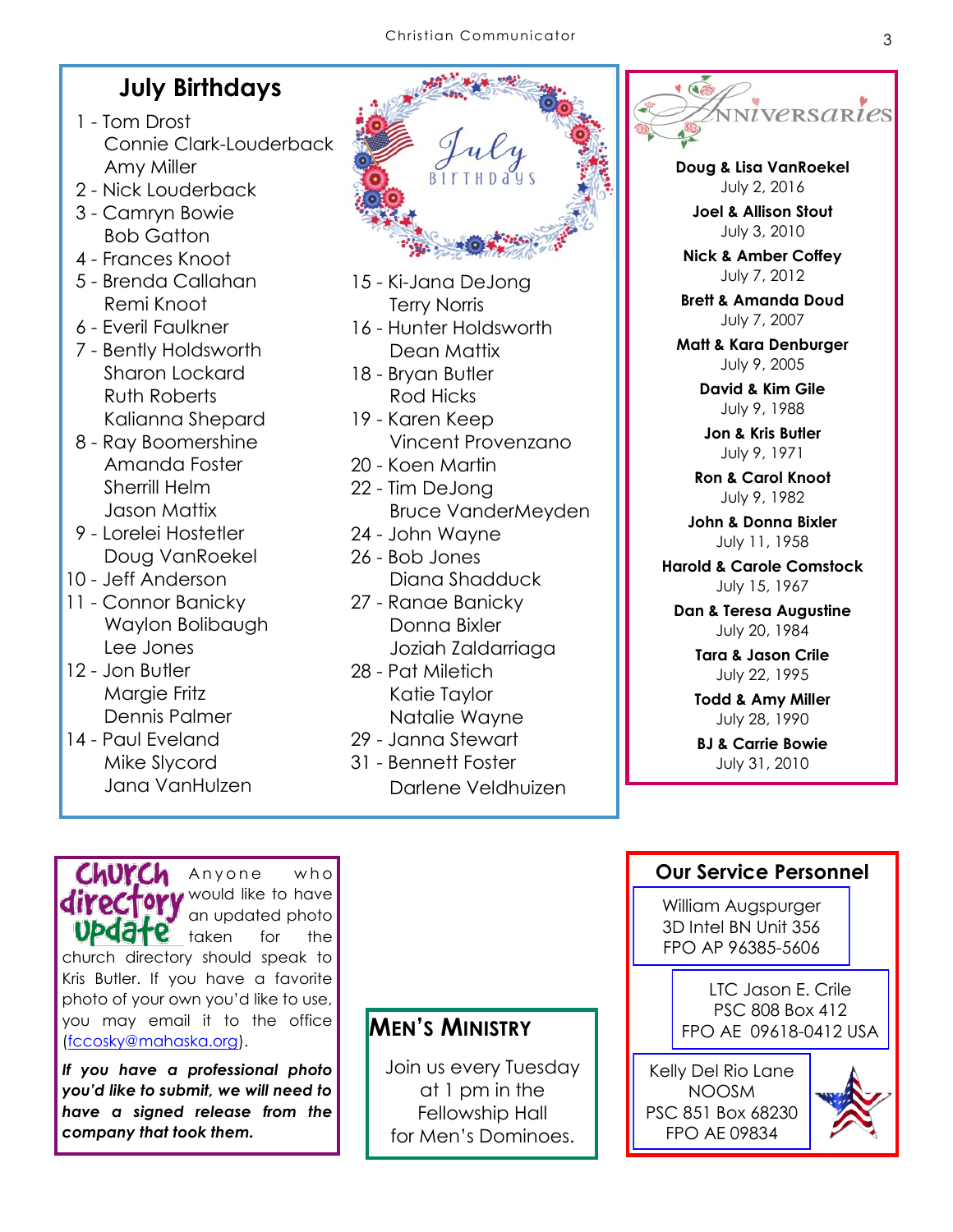| <b>ROOF FUND FINANCIAL REPORT</b>    |             |  |
|--------------------------------------|-------------|--|
| Estimate for <b>Phase 1</b> New Roof | \$38,727.49 |  |
| Money raised                         | \$18,893.69 |  |
| % raised                             | 48.79%      |  |
| Money paid                           |             |  |
| Additional expenses                  |             |  |
|                                      |             |  |
| Estimate for <b>Phase 2</b> New Roof | \$33,247.00 |  |



### **WANT TO HELP OUR NEIGHBORS?** Love INC is in need of paper products to give as

incentives to Foundations students.

If you're able, please bring items to the church during regular office hours, or Sunday mornings.

#### **CHURCH LIBRARY NEWS**

Summer has arrived! Hot humid days that make for staying inside. Our library is filled with many good books, both fiction and non-fiction, and autobiographies. Something to meet everyone's likes: Historical stories by authors, Robin Hatcher, Judith Miller, and Francine Rivers. Mysteries by Colleen Coble, Amanda Flower, Charles Martin, and Mary Connealy. Connealy's are often stories located in the old western times. I know many of our readers enjoy the Amish stories by Wanda Brunstetter, Beverly Lewis, Shelley Shepard Gray, and Beth Wiseman. Other favorite authors are Karen Kingsbury, the Thomas Kinkade/Spencer's Cape Hope series, Lorraine Snelling, Debbie Macomber, Kim Sawyer and Tracie Peterson. The books by Robin Merrill, Grace Greene, and MK McClintock that were donated by Frances Knoot have been very popular. You will find a few books that were just ordered in the carts: Brunstetter, Hatcher and Flower.

Don't forget the jigsaw puzzles. There are some really fun looking ones that have been donated and they also will make good entertainment for these hot days. HAPPY READING AND PUZZLING!

Barb, Janet, Marilyn, and Donna

| 2022 Elders & Officers of the Board                                                                                                                                                                     |                                                                                                                                                                                                                                                                                                                                        |                                                                     |  |
|---------------------------------------------------------------------------------------------------------------------------------------------------------------------------------------------------------|----------------------------------------------------------------------------------------------------------------------------------------------------------------------------------------------------------------------------------------------------------------------------------------------------------------------------------------|---------------------------------------------------------------------|--|
| <b>Elders</b>                                                                                                                                                                                           | <b>Diaconate</b>                                                                                                                                                                                                                                                                                                                       |                                                                     |  |
| Randy Pleima - Chair<br><b>Brett Doud - Vice Chair</b><br>Joette Stout - Secretary<br>Nolen Forsythe                                                                                                    | <b>Bryan Butler</b><br>Carole Comstock<br><b>Harold Comstock</b><br>Amanda Foster<br>Veronica Grim                                                                                                                                                                                                                                     | Karen Keep<br>RD Keep<br>Carol Knoot<br>Angie Landers<br>Sone Scott |  |
| Diane Green<br>Carol Huffman<br>Jone Molyneux<br><b>Julie Spears</b><br>Rob Taylor<br>*************************<br>**Meetings will be held monthly on<br>the 1st Sunday immediately following worship** | <b>Board</b><br>Rob Taylor - Chair<br>Randy Pleima - Vice Chair<br>Karen Keep - Treasurer<br>Julie Spears - Secretary<br>Gloria Buckallew - Financial Secretary<br>The First Christian Church Board members meet the 2 <sup>nd</sup> Tuesday of every other<br>month at 7 pm in the All Rounders Classroom located on the lower level. |                                                                     |  |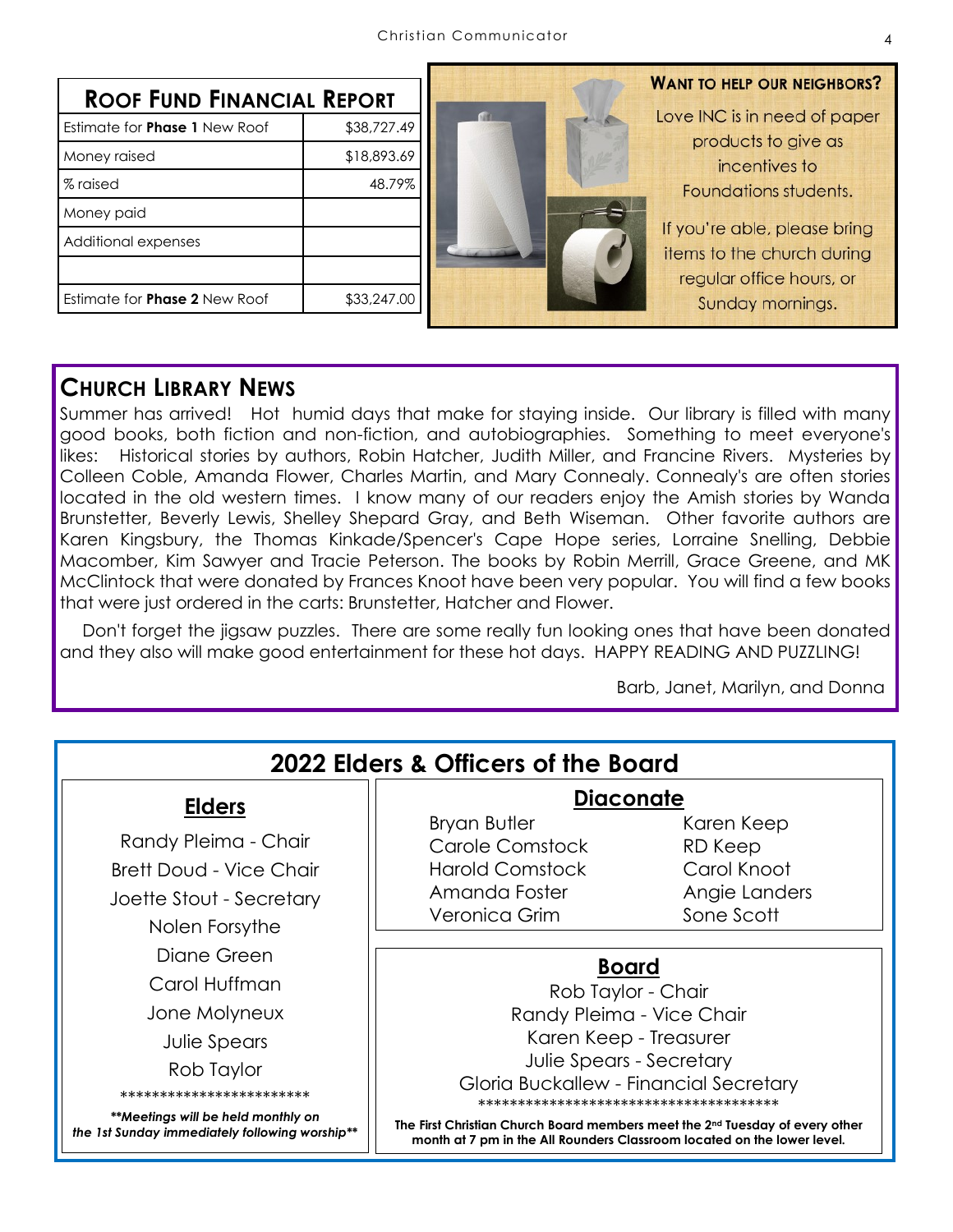

## **DWF REPORT**

Balance as of June 6, 2022 - \$2,767.50 Income from quilting - \$1,259.00 Expenses for quilting supplies - \$93.55 Income from funeral luncheons & 1 wedding - \$1,400.00 Least coin sent to state CWU - \$15.04 Ukraine aid - \$2,000.00 Roof fund - \$3,000.00 Expenses for Wednesday luncheon for fellowship - \$575.00 Started just asking \$2.00 per lunch an then just went freewill. Income from luncheons - \$490.50 We still have budgeted: New library books each year - \$300.00 Christmas gifts for staff - \$125.00 Disciple Mission Fund - \$1,500.00 No longer do we budget for: CWU Program/supplies Ecumenical Cupboard (they no longer ask for volunteers from churches) Church World Service blankets Change in the duties: Kitchen duties are no longer done by Circles. Supplies purchased by general DWF money. Groups are responsible for the towels when they are used. We hope to do the Christmas gifts to the nursing facilities and Homestead again this year. No committees like Publicity, Membership, & CWU. We are planning on continuing the 11:30 a.m. luncheons the 3<sup>rd</sup> Wednesdays in the fall. Any suggestions can by given to Carol Peterson, 673-6630 (or cell - 641-831-4812).

Carole Comstock remains as the treasurer, 673-4869.